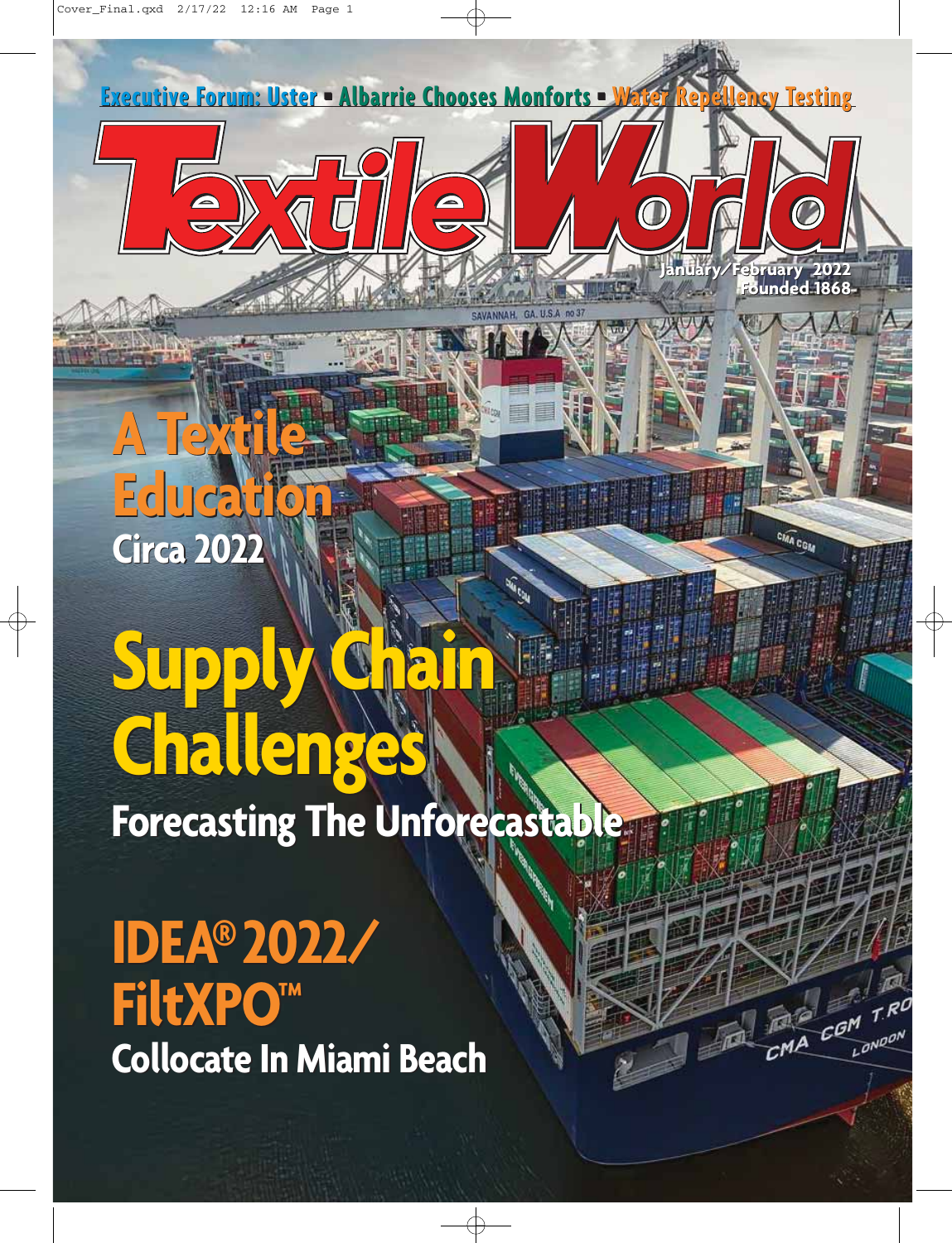# **TEXTILE EDUCATION**

# **A Textile Education**<br>
Part one in a two-part feature on textile education<br>
focuses on college and university offerings.<br>
By Jim Kaufmann, Contributing Editor<br>
ome 20 years ago, Textile World<br>
even more in the years to pub **Circa 2022**

*Part one in a two-part feature on textile education focuses on college and university offerings.*

By Jim Kaufmann, Contributing Editor

Production offerings in the<br>
United States (See "Making the<br>
Grade," **TW**, January 2002). Ironiome 20 years ago, *Textile World* published an article about textile education offerings in the United States (*See "Making the* cally, or maybe not, many of the industry specific comments contained in the article remain entirely viable if not prophetic in 2022. Some of the comments included:

- "Over the last 20-plus years, the U.S. textile industry has shifted and been altered dramatically, yet the need for qualified, well-educated individuals to assume leadership roles remains constant."
- "With the growing prevalence of niche markets and specialized products in the U.S. textile industry, colleges and universities are offering more diverse programs in order to meet the needs of the industry and provide more opportunity for graduates."
- "A lingering question in the minds of many prospective students concerns the wisdom of entering an industry many consider to be declining?" The response? "There will always be a textile industry in the United States! No doubt it has changed over the years and will evolve

even more in the years to come. Textile management, marketing, chemistry and engineering skills are vital today. I would heartily encourage anyone considering a textile education to pursue it. There is still a lot of opportunity out there!"

Words quoted more than 20 years ago, but each still resoundingly rings true in today's textile arena.

According to David Hinks, dean of the Wilson College of Textiles at North Carolina State University (NC State), Raleigh, N.C.: "Significant changes in the textile industry in the 1980s and '90s with a collective move to producing textiles offshore resulted in closing down many textile mills in the U.S. and intensified the shift towards a negative opinion of the textile industry as a whole. This had a direct effect on the elimination of schools of textiles at colleges and universities and a change in programs specific to textiles being merged into materials sciences programs. As other universities moved away from textiles, it created a challenge, but it also created opportunities for NC State. We did the opposite and doubled down on maintaining the textiles name in our Wilson College of Tex-

### Students at the East Falls campus of Thomas Jefferson University.

tiles, textile programs and in our focus on the textile industry."

Today, NC State's Wilson College of Textiles remains the largest school focused on textiles in the United States and offers the most comprehensive program offerings devoted to textiles and the textile industry. According to Dean Hinks, "Before the shift, there was a healthy collaboration between traditional textile schools like Clemson, Georgia Tech, Philadelphia Textile, NC State and others. This had become a little eco-system that raised everyone up through a healthy competition for students and also occasional joint programs."

Today, some of the other textiles schools mentioned by Dean Hinks are still offering textile programs in one form or another, but like the industry it supports, there have been many changes.

"While textile manufacturing at large was exported out of the U.S., you have to understand that the design, engineering and development functions never left. These functions are still thriving in the U.S. and manufacturing is returning," noted Mike Leonard, academic dean, School of Design and Engineering in the Kanbar College of Design, Engineering and Commerce at Thomas Jefferson University, Philadelphia. Philadelphia University, formerly known as Philadelphia Textile, merged with Jefferson University in 2017, however, textiles continue to be an integral part of its academic offerings. "Yes, textile classes are smaller than decades ago, but they still provide excellent training grounds for addressing today's textile endeavors that continue to be more complex, involved and engaging," Dean Leonard said.

# **Second Verse, Same As The First**

While not much has changed, seemingly everything has changed in today's textile industry. As of this writing, the industry is dealing with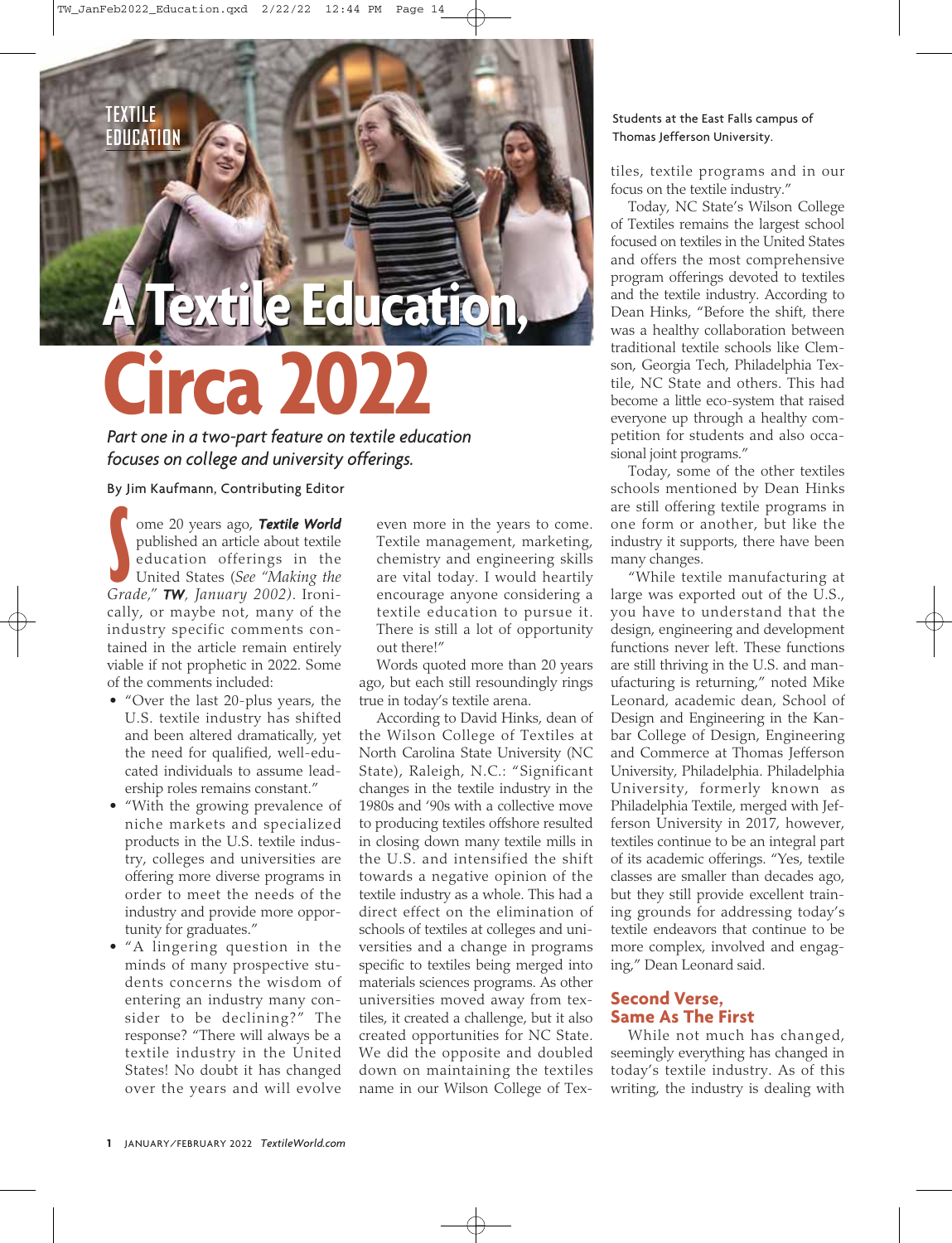the ongoing global pandemic, labor shortages, supply chain concerns, off shoring and reshoring, sustainability efforts, Industry 4.0 adoption, technological advancements, and a broadly expanding list of unique applications. This is not to mention the never-ending battle to reverse the textile industry's perpetually dismal and negative image.

"In reality, the textile industry continues to be alive and well, and all that textiles do for us remains incredibly important and ever expanding," said Dean Leonard. "Upon becoming Dean, I made everyone promise to 'stop talking about textiles in the past tense!' We need to be positive and looking forward. The main thing we can do for textiles, including for our current and prospective students, is be able to describe a future, a real future for the textile industry, not just give up and say it doesn't exist anymore."

Dean Hinks offered a similar view: "The prevailing images that the textile industry has left and all that remains are rusted out buildings and hazardous sites or that its merely not exciting or 'techy' enough to garner the interest of younger generations is just simply not true. I always enjoy seeing people's faces when they come to our facilities for a tour and see all that we're involved in and where our students end up in industry. They had a vision in their mind that predictably isn't our reality."

Many in the industry agree that the timing is right for the industry to mount a collective effort to effectively rebrand textiles, which if presented accurately, would only help in attracting new blood to textiles.

"We find many young people seem to have a bad taste for textiles due to the old-world exposure and faded beliefs originating from adults in their lives," said Jasmine Cox, director of Textile Technology Programs and Business Innovation at Gaston College's Textile Technology Center, Belmont, N.C. "There really needs to be more exposure through a positive industryled effort to reach out to students and



A student performing microscopic analysis at Gaston College's Textile Technology Center.

young people in general in order to erase these old perceptions and reintroduce today's textile industry."

"We need a collective effort throughout the industry to come together to show today's amazing world of textiles," Hinks said. "It's incumbent on us to educate our society on the whole world of textiles, not just the clothing portion, and how textiles as a whole continue to improve the quality of our lives and livelihood."

## **New Blood**

Individual and collective programs are being developed and put into motion that, to a baseball fan, sound very similar to creating a "farm system" for identifying and growing the textile industry's talent pool. The Textile Technology Center at Gaston College recently introduced its Textile Academy *(See "Breaking New Grounds," TW November/December 2021)* offering a variety of education options in order to "cultivate highly skilled workers of all levels for local textile industry employers."

"The Textile Academy is a culmination of our efforts to meet the local textile industry's needs and fill a perceived void based on the feedback received from different textile industry avenues," Cox offered. "A textile education today really depends on the individual's interests and goals. Most universities only offer four-year or higher degreed programs that may not be right for many individuals. It's great to have university graduates go into staff positions, but you still need training for workers, technicians, shift managers, and others who may only really need a couple of days to get familiar with textiles. Or perhaps an option for someone just looking to learn more about textiles to get started, who might then entertain a more in-depth program, possibly leading to a four-year program."

The Textile Academy is a function of the continuing education department at Gaston College. It has established several program offerings akin to attending a trade school, and accredited textiles specific courses that can lead to a two-year associates degree. Gaston College and the Catawba Valley Community College (CVCC) recently announced a "bilateral 2+2 articulation agreement" with NC State's Wilson College of Textiles. This agreement provides the opportunity for students who graduate from the Textile Technology Degree program with a two-year associates textiles degree — initially in Textile Technology or Textile Management tracks — and who meet eligibility requirements, to possibly transfer those credits into a Bachelor of Science in Textile Technology degree program at NC State. "We're finding that not everyone is ready for a fouryear college commitment, so we are developing these programs as a way to provide an easier entry into academics through local colleges in the form of training classes, certificate courses and associates degrees,"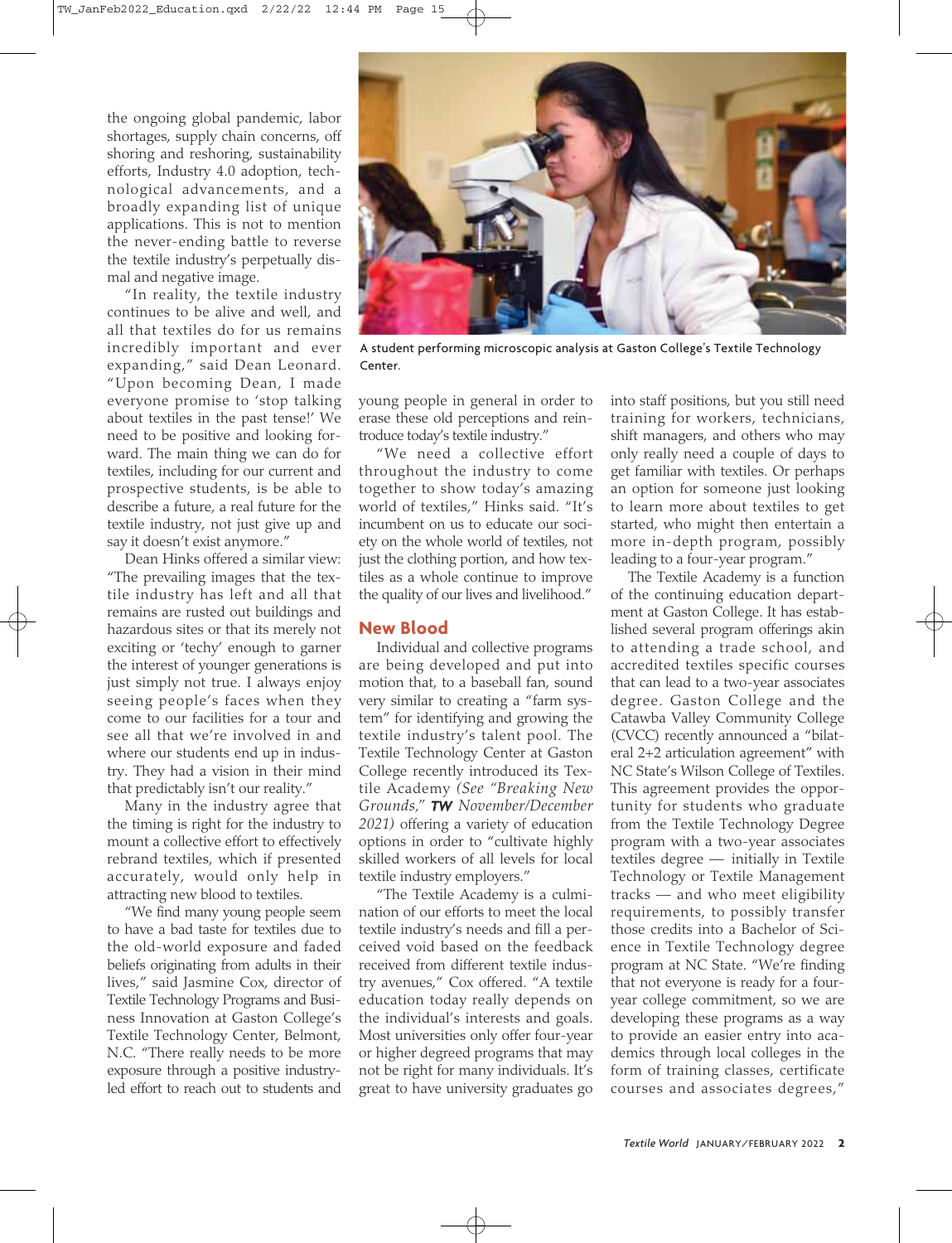# **Partial Listing Of U.S. Textile Programs**

| <b>School / University</b>                                  | <b>Department Name</b>                                                                            | <b>Textile Offerings</b>                                                         |
|-------------------------------------------------------------|---------------------------------------------------------------------------------------------------|----------------------------------------------------------------------------------|
| Auburn University                                           | Department of Consumer &<br>Design Sciences                                                       | Apparel Merchandising, Design &<br>Production Management                         |
| Auburn University                                           | College of Engineering                                                                            | Materials/Polymer & Fiber Engineering                                            |
| Clemson University                                          | College of Engineering,<br>Computing & Applied Sciences                                           | Materials Science<br>& Engineering                                               |
| Colorado State University                                   | Department of Design & Merchandising                                                              | Apparel & Merchandising                                                          |
| Cornell University                                          | College of Human Ecology                                                                          | Human Centered Design<br>(formerly Fiber Science & Apparel Design)               |
| Drexel University                                           | Westphal College of Media Arts & Design                                                           | Fashion Design                                                                   |
| Fashion Institute of Technology                             | School of Art & Design, School of<br><b>Business and Technology</b>                               | Fabric & Fashion Design,<br>Textile Development                                  |
| Florida State University                                    | Jim Moran College of Entrepreneurship                                                             | Textiles & Apparel Entrepreneurship                                              |
| Gaston College                                              | Textile Technology Center/Textile Academy                                                         | Textiles Training, Internships, Courses &<br>Associates Degrees to be Introduced |
| Georgia Institute of Technology                             | College of Engineering                                                                            | Materials Science & Engineering                                                  |
| Kennesaw State University                                   | College of the Arts                                                                               | Apparel & Textiles Minor                                                         |
| Louisiana State University                                  | College of Agriculture                                                                            | Apparel Design, Textile Science,<br>Merchandising                                |
| North Carolina Agricultural<br>& Technical State University | College of Agriculture &<br>Environmetal Sciences                                                 | Fashion Merchandising<br>& Design                                                |
| North Carolina State University                             | Wilson College of Textiles                                                                        | Textiles - Broad Range of Majors Offered                                         |
| Ohio State University                                       | College of Education & Human Ecology                                                              | Fashion & Retail Studies                                                         |
| Rhode Island School of Design                               |                                                                                                   | Textiles & Apparel Design                                                        |
| Savannah College of<br>Art & Design                         |                                                                                                   | Fibers (textiles) & Fashion Design                                               |
| Syracuse University                                         | College of Visual & Performing Arts                                                               | Fashion Design & Merchandising                                                   |
| <b>Texas Tech University</b>                                | Department of Human Sciences                                                                      | Apparel Design & Manufacturing                                                   |
| Texas Woman's University                                    | College of Arts & Science                                                                         | Fashion Design & Merchandising                                                   |
| Thomas Jefferson University                                 | Kanbar College of Design,<br>Engineering & Commerce                                               | Textiles - Broad Range of Majors Offered                                         |
| University of Alabama                                       | College of Human Environmental Sciences,<br>Department of Clothing,<br>Textiles & Interior Design | Apparel & Textiles                                                               |
| University of Georgia                                       | College of Family & Consumer Services                                                             | Textiles, Merchandising, Polymer,<br>Fiber & Textile Sciences                    |
| University of Missouri                                      | College of Arts & Science                                                                         | Textile & Apparel Mangement                                                      |
| University of North Texas                                   | College of Visual Arts                                                                            | Fashion Design                                                                   |
| University of Rhode Island                                  | College of Business                                                                               | Textiles, Fashion Merchandising &<br>Design, Textiles Marketing                  |
| University of Wisconsin-Madison                             | School of Human Ecology                                                                           | Textiles & Fashion Design                                                        |
| Virginia Tech University                                    | College of Liberal Arts & Sciences                                                                | Fashion Merchandising & Design                                                   |

*(information accurate as of TW's press time)*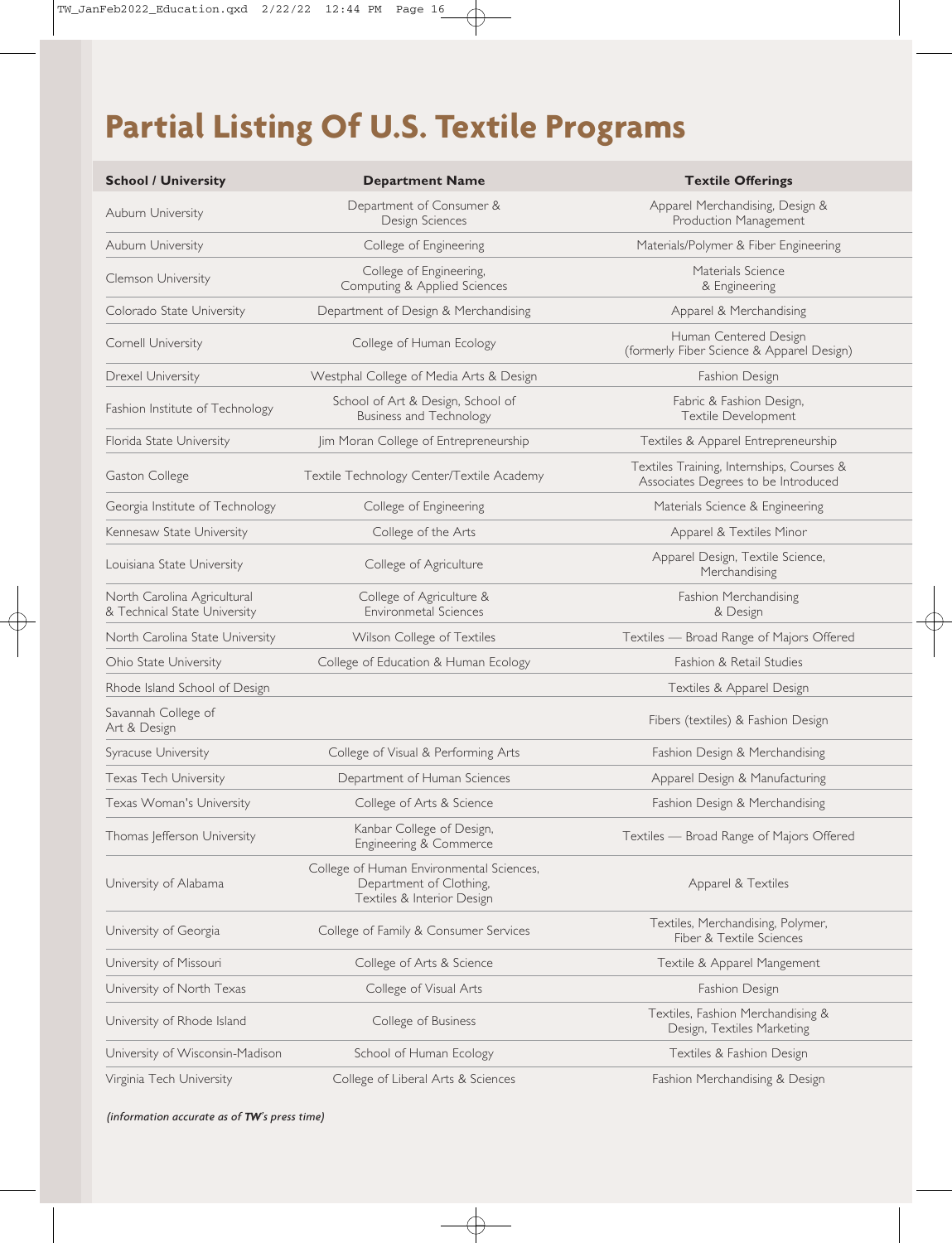| <b>Associates</b> | - Degrees Offered<br>Undergrad | <b>Graduate</b> | Website       |
|-------------------|--------------------------------|-----------------|---------------|
|                   | Ċ                              |                 | auburn.edu    |
|                   | $\bullet$                      | $\bullet$       | auburn.edu    |
|                   |                                |                 | clemson.edu   |
|                   |                                |                 | colostate.edu |
|                   |                                |                 | cornell.edu   |
|                   | $\bullet$                      | ä               | drexel.edu    |
|                   |                                |                 | fitnyc.edu    |
|                   | $\bullet$                      | $\bullet$       | fsu.edu       |
|                   |                                |                 | gaston.edu    |
| ●                 | $\bullet$                      | $\bullet$       | gatech.edu    |
|                   |                                |                 | kennesaw.edu  |
|                   |                                |                 | Isu.edu       |
|                   |                                |                 | ncat.edu      |
|                   | ●                              |                 | nscu.edu      |
|                   |                                |                 | osu.edu       |
|                   | $\bullet$                      | $\bullet$       | risd.edu      |
|                   |                                |                 | scad.edu      |
|                   | $\bullet$                      |                 | syracuse.edu  |
|                   |                                |                 | ttu.edu       |
|                   |                                |                 | twu.edu       |
|                   |                                |                 | jefferson.edu |
|                   |                                |                 | ua.edu        |
|                   |                                |                 | uga.edu       |
|                   |                                |                 | missoui.edu   |
|                   |                                |                 | unt.edu       |
|                   |                                |                 | uri.edu       |
|                   |                                |                 | wisc.edu      |
|                   |                                |                 | vt.edu        |

Dean Hinks noted. "Community colleges generally have a high percentage of first-generation attendees and we need to gain and provide access to these individuals. Our intention is to start these partnerships with Gaston and CVCC and learn as we further develop the program. Then there's no reason not to take a similar approach with other community colleges, continue to grow the program offerings, and subsequently the talent supply. The industry's talent pool needs to become more diverse in terms of heritage, income levels, and ethnicity, and this program will indeed help."

This collective effort is geared towards supporting the rural North Carolina textile industry base where according to Dean Hinks, a recent study indicated that within a threehour drive of Raleigh, one can encounter approximately 50 percent of the U.S. textiles industry. "We really need to put ourselves in a position to supply talent to fill the needs of the textile industry at all levels. Through this program, we can incorporate community college efforts to supply ground level needs as well as potentially feeding those interested into NC State."

# **Soft Goods Versus Hard Goods Mentality**

Paul Latten, director of Research and Development at Southeast Nonwovens and a graduate of NC State with a Bachelor of Science degree in Textile Engineering and Science, said: "My textile degree has proven to be useful, valuable and made it easier to relate to both soft and hard goods throughout my career. Soft goods offer a unique value proposition that you need to understand from the onset. For example, how does a polymer and/or fiber behave individually and also in a fabric structure. Then, how does each influence the intended application. This adds a complexity that isn't necessarily apparent when dealing with hard goods. In fact, one could argue that it's easier for someone educated in soft goods to transition into hard goods than vice versa. Soft goods just necessitate a different way of thinking."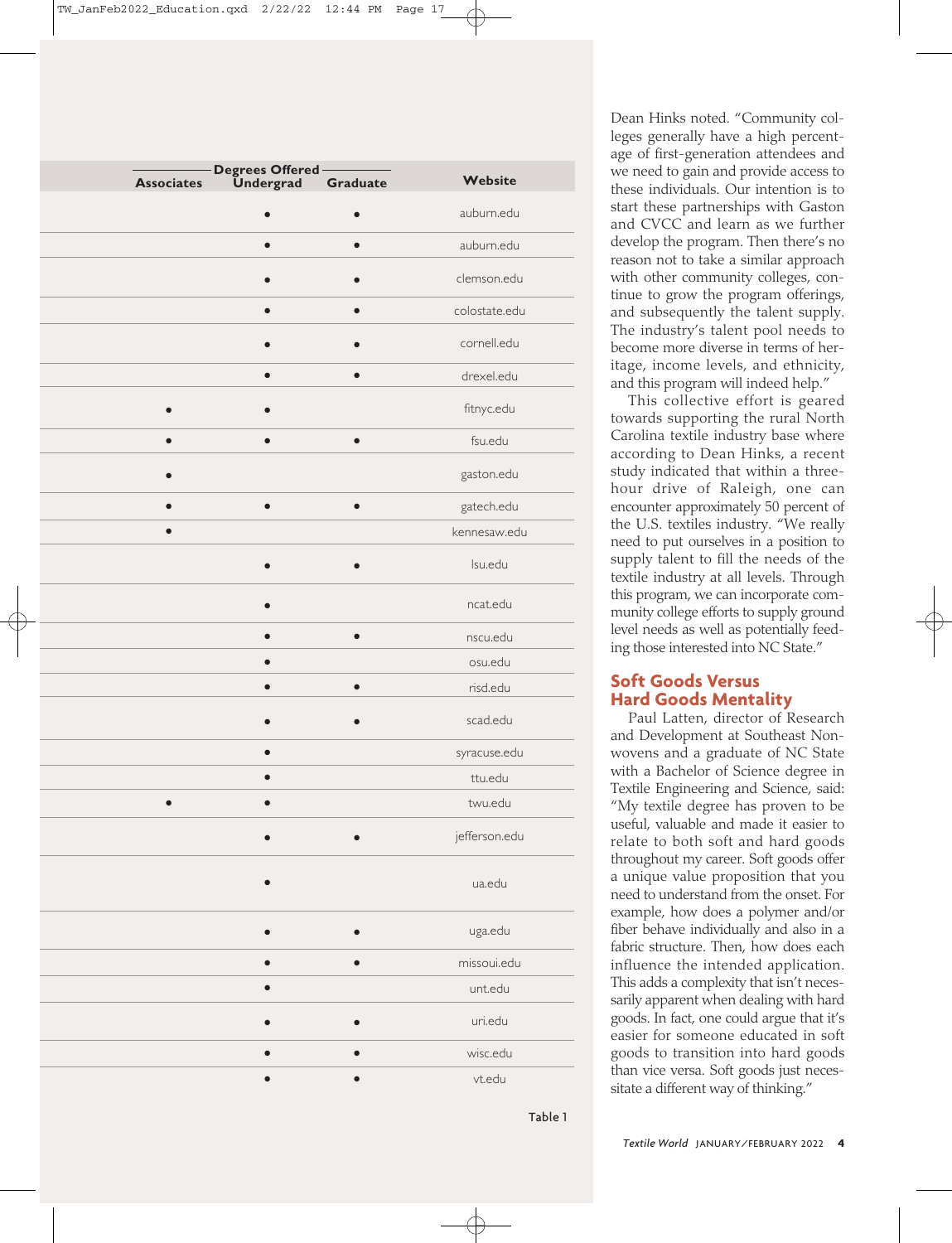

A senior design team from NC State's Wilson College of Textiles at work on a project.

Another consideration, often overlooked, is that a textile education tends to be a more effective way to grasp and understand the many layers intrinsic to textile technologies, related terms and nuances specific to the soft goods industry. There is a unique, if subtle, difference in philosophies associated with soft goods compared to that of hard goods such as steel, wood or concrete. According to Dr. Brian George, director of Engineering Programs at Thomas Jefferson University: "We've noticed that traditional mechanical engineers transitioning into textiles do tend to have troubles initially. They're generally amazed by how many variabilities must be considered that factor into textile product decisions. There can be so many different options or paths available to make a textile perform a specific way, which differs greatly from common hard goods perspectives. It's just a different way of thinking."

To be clear, having a textile education is not a mandatory requirement for someone to work in the textile industry. All are certainly welcomed and there are countless examples of men and women working throughout the textile industry who did not have a prior formal textile education when hired. Many textile companies historically have simply taken it upon themselves to teach their new hires what it believes they need to know about textiles to do their jobs. However, a textile education does make the indoctrination and assimilation period for new

hires shorter and more efficient. The 2002 TW education article noted that, "The general estimate is that it takes roughly two years to bring a generic major up to the same use level as an entering textile major at a support cost to the hiring company of approximately \$200,000 per year."

# **In And Out Of Sorts**

As the textile industry has shifted and evolved over the past few decades — from an industry focused on traditional textiles to one manufacturing high-performance products using increasingly intelligent machinery — so too has the approach taken by institutions of higher learning in redefining the make-up and options available for education. As mentioned by Dean Hinks, NC State has continued to maintain its focus on textiles while other traditional textile schools have incorporated their textile offerings into materials-, science- or fashionspecific curriculums. However, textiles can still be prevalent in these programs depending on the student's course of study. "In the 90s and 2000s, we were finding that students and colleagues who had a textile engineering degree were having trouble breaking out of textiles and transitioning to, or being accepted in, other industries because of the potentially negative connotations associated with textiles, especially as engineering tools," Dr. George said. "We heard things like 'what do they

learn about socks or towels that is relevant to our industry?' So, we reasoned that a more general engineering degree with a concentration in textiles, for example, would allow them to break out into other industries without the textile stigma."

Along with Jefferson, Auburn University, Clemson University and the Georgia Institute of Technology have transitioned their textile programs into their College of Engineering. For example, Jefferson currently offers a B.S. degree in Engineering with a concentration in Textile Sciences and a B.S. in Textile Product Sciences. Jefferson also offers a Master's in Textile Technology or a Master's of Science in Engineering with a textile engineering concentration. And for anyone interested in continuing, Jefferson also offers a doctorate in Textile Engineering and Sciences. Texas Tech University's textile programs are now part of the Department of Human Sciences.

There are, however, a growing number of colleges and universities that offer a variety of textile- and/or fashion-related programs *(see Table 1)*, and interest in textiles is continuing to grow. "There does seem to be a change in perspectives about textiles as people start learning and seeing more about how textiles can be used," said Dr. George. "Interest in textiles as an engineering and design medium is certainly growing and we're finding that there are more jobs than applicants. People with textiles knowledge can essentially pick and choose where they want to go and what industry they want to be a part of. That wasn't the case 20 years ago."

# **Emphasis On Technology**

"Textiles are definitely complex; and delightfully so," advised Dean Leonard. "Because of this inherent complexity, we have altered our course offerings to be more inclusive in nature. We want our designers better versed in the technical details of textiles; and conversely, we want our technology and engineering students to be more aware of the design aspects of textiles to better under